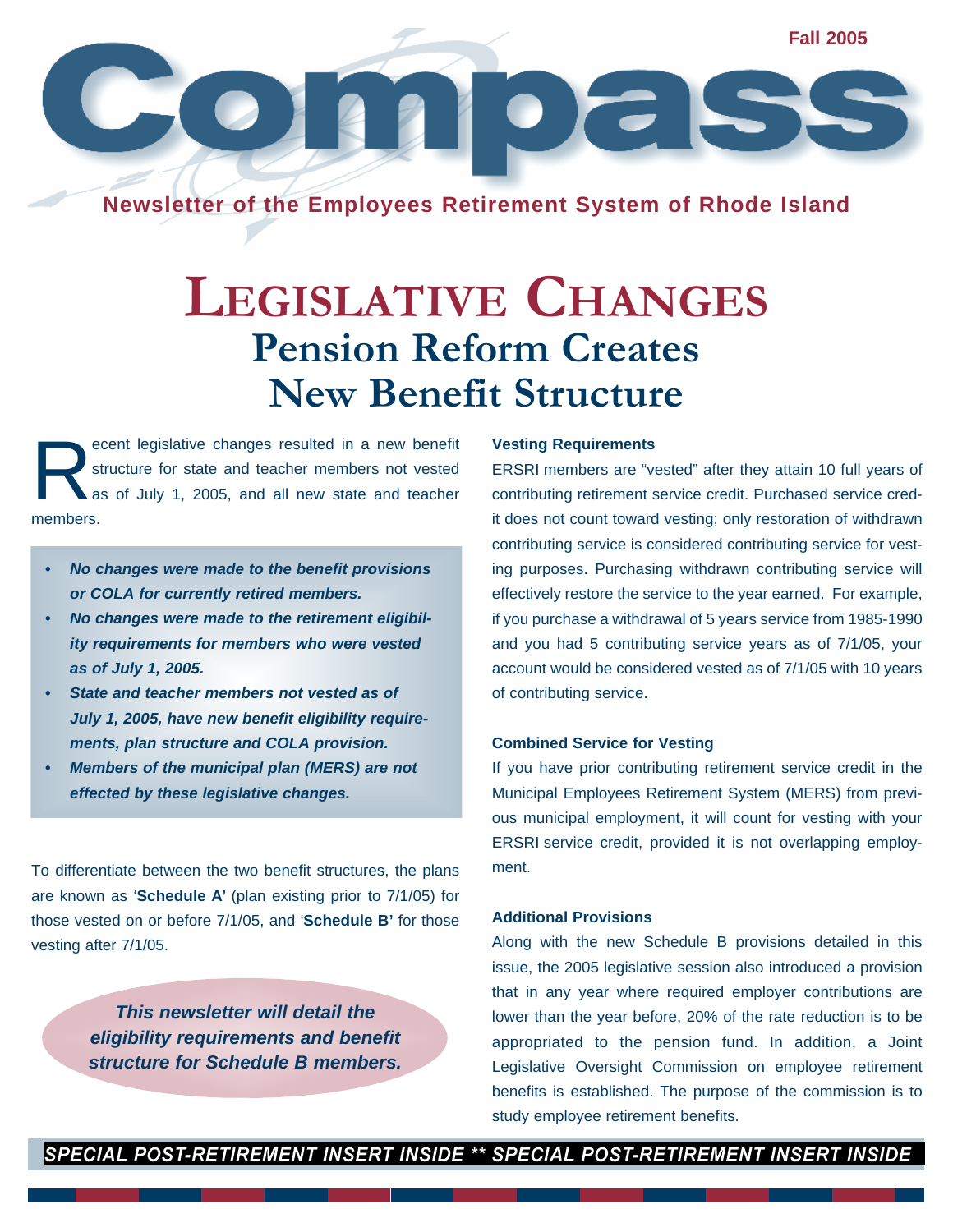### **SCHEDULE B PROVISIONS**

*For members vesting after July 1, 2005*

#### Retirement Eligibility

Schedule B members may retire at age 65 with a minimum of 10 contributing years of retirement service credit, or at age 59 with 29 years of retirement service credit.

#### Benefit Formula

Members receive a percent of final average salary for each year of service, as follows:

| <b>Service years</b> | % of Salary               |
|----------------------|---------------------------|
| $1 - 10$             | 1.6                       |
| $11 - 20$            | 1.8                       |
| $21 - 25$            | 2.0                       |
| 26-30                | 2.25                      |
| $31 - 37$            | 2.5                       |
| 38                   | 2.25 (Max. 75% of salary) |

The maximum annual benefit is 75% of final average salary, at 38 years of service credit.

#### Reduced Benefit Eligibility *(new provision)*

Members may retire at age 55 with 20 years of service credit with a reduction in the benefit amount. The calculated benefit payable at age 65 will be actuarially reduced according to number of months the member is under age 65. See the chart below, and the example provided on page 3.

| <b>Actuarial Early Retirement Factors</b> |                   |            |                   |  |  |  |  |
|-------------------------------------------|-------------------|------------|-------------------|--|--|--|--|
| <b>Age</b>                                | <b>Age Factor</b> | <u>Age</u> | <b>Age Factor</b> |  |  |  |  |
| 64                                        | 89.3%             | 59         | 52.2%             |  |  |  |  |
| 63                                        | 79.9%             | 58         | 47.1%             |  |  |  |  |
| 62                                        | 71.6%             | 57         | 42.5%             |  |  |  |  |
| 61                                        | 64.3%             | 56         | 38.5%             |  |  |  |  |
| 60                                        | 57.9%             | 55         | 34.9%             |  |  |  |  |

#### Payment Options Upon Retirement

**• SRA Maximum** benefit payment (unchanged)

A straight pension benefit, payable for the retiree's lifetime only. The benefit payment ceases upon the retiree's death.

**• Option 1,** 100% survivor benefit (unchanged)

Under this plan, the SRA Maximum benefit is calculated, then reduced by a percentage corresponding to the difference between the age of the retiree and beneficiary. The retiree receives the reduced monthly benefit for his/her lifetime, and upon the retiree's death the spouse continues to receive the same benefit amount.

**• Option 2,** 50% survivor benefit (unchanged)

Under this plan, the SRA Maximum benefit is calculated, then reduced by a percentage corresponding to the difference between the age of the retiree and beneficiary. The reduction for Option 2 is slightly less than for Option 1. The retiree receives the reduced monthly benefit for his/her lifetime, and upon the retiree's death the spouse continues to receive 50% - or half - of the benefit amount.

*Persons retiring under Schedule B will not be eligible for the SRA Plus payment option (also called the 'Social Security Option') currently available under Schedule A.*

#### COLA

Beginning the month after the 3rd anniversary of the date of your retirement, the lesser of 3% or the CPI-U (Consumer Price Index for all Urban Consumers) as of September 30 of the prior calendar year compounded annually, will be applied to your benefit each year.

#### **Disability Retirees and Their Beneficiaries**

Members applying for Ordinary Disability retirement after July 1, 2005, who are not vested as of that date, will receive benefits according to Schedule B.

Cost of Living Adjustment (COLA) for all disability benefits remains unchanged. As in the past, COLA will commence upon the 3rd January after retirement, and will be 3% compounded annually.

#### **Examples for Schedule B Retirement** *(see chart on page 4) Regular Service Retirement Example*

Members may retire and collect their benefit at age 65 with at least 10 years of contributing service, or at age 59 with at least 29 years of service credit.

For example, Jane Lane was hired in July, 1998 by the state, and began contributing to ERSRI. As of July 1, 2005, Jane had 7 years of contributing service. Jane will retire under Schedule B, as she was not vested on 7/1/05. Jane is currently 41, and she plans on working for 29 years, at which time she will be 63. According to the benefit chart on page 4, Jane's annual benefit with 29 years of service credit will be 53% of her final average salary (FAS). If her FAS is \$50,000, her benefit will be calculated:  $$50,000 \times 53\% = $26,500$ . Divide the benefit amount by 12, and the result is a monthly benefit of \$2,208.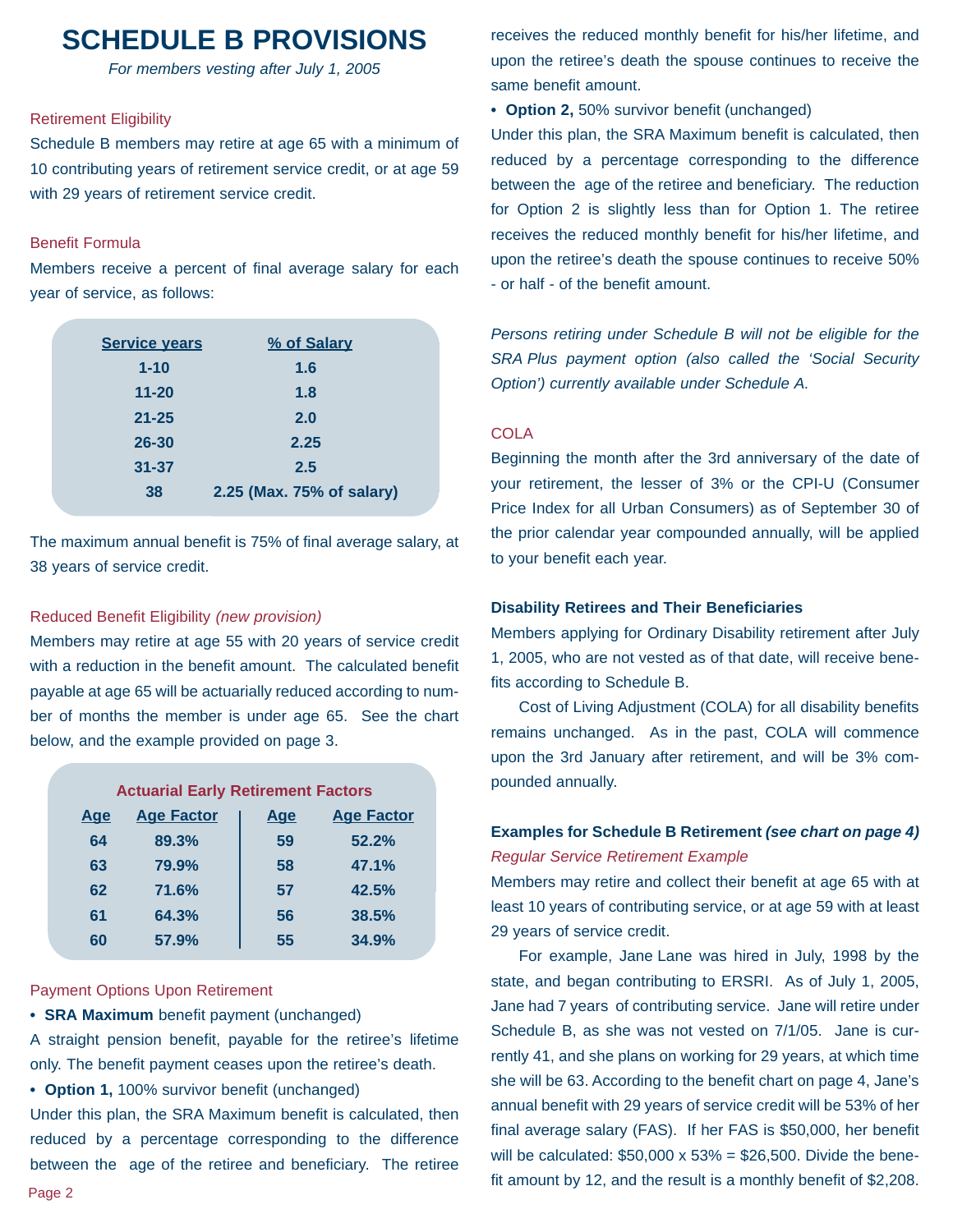Jane's retirement at age 63 with 29 years of service credit:

29 years service = Schedule B 53%  $FAS = $50,000$  x 53% = \$26,500 Annual benefit for life

#### *Deferred Retirement Example*

Jane Lane may also consider another career in the future. For example, let's say she leaves state service in 14 years, when she reaches age 55. At that time, she will have 21 years of service credit, and her FAS will be \$45,000. She will leave her contributions in the system, and collect her benefit at age 65. Her benefit would be calculated as follows:

21 years service = Schedule B 36%  $FAS = $45,000$  x 36%  $= $16,200$  Annual benefit for life

At age 65, Jane could begin collecting her deferred retirement, an annual benefit of \$16,200, or \$1,350 per month.

#### *Early Reduced Retirement Examples*

For early reduced retirement, a member must have at least 20 years of service credit and be at least age 55. The member's regular benefit is calculated according to his or her years of service and average salary, as shown above. The benefit amount is then multiplied by the corresponding factor in the 'Actuarial Early Retirement Factors' chart on page 2, according to the member's age. The younger the member, the greater the reduction of the benefit.

If Jane leaves state service at age 55 with 21 years of service credit, she doesn't have to wait until age 65 to collect her benefit. She has the option of taking an early reduced retirement beginning at age 55.

For example, Jane considers taking a reduced benefit at age 55. Her benefit under Schedule B with 21 years, as calculated in the example above, is \$16,200 annually if she waits until age 65. Using the Actuarial Early Retirement Factors chart on page 2, if Jane retires at age 55 she will receive 34.9% of the benefit she would be entitled to collect under Schedule B if she waited until age 65. Applying the reduction factor for collecting the benefit at age 55, which is 34.9% , Jane would receive an annual benefit of \$16,200 x 34.9%, or \$5,654 per year at age 55.

Jane's early retirement at age 55 with 21 years of service: *Calculate regular benefit for age 65 first* 21 years service = Schedule B 36%  $FAS = $45,000$  x 36% = \$16,200 Annual benefit, unreduced

Actuarial Reduction Factor for age 55 = 34.9% Annual benefit \$16,200 Actuarial Reduction x 34.9%  $=$  \$5,654 per year for life

The reduction to Jane's benefit if she begins collecting her benefit at age 55 is significant, and more than she anticipated. She now considers working until age 60.

In this example, Jane will work until age 60 and will have 26 years, and an increased salary. Increases in service credit and salary will subsequently increase her benefit. Following are the calculations for Jane working until 60, earning 5 more years service credit and assuming FAS of \$47,500 at that time:

*Calculate regular benefit for age 65 first* 26 years service = Schedule B 46.25%  $FAS = $47,500$  x 46.25% = \$21,969 Annual benefit, unreduced

Actuarial Reduction Factor for age 60 = 57.9% Annual benefit \$21,969 Actuarial Reduction x 57.9%  $=$  \$12,720 per year for life

#### *To Reduce or Not to Reduce - Your Choice*

The early retirement option will not appeal to everyone, but it is an option for those who end their employment prior to age 65 with at least 20 years of service. Alternately, full benefits are available at age 65 terminating service prior to age 65 and wishing to wait until age 65 to collect their benefit.

#### **Correctional Officers and MHRH Nurses**

RI General Law (36-10-10.2) has special age and service credit provisions for correctional officers and MHRH nurses, that remain in effect. However, any correctional officer or MHRH nurse terminating with less than the number of service credit years required by 36-10-10.2 will be subject to the benefit provisions of either Schedule A or Schedule B, depending on their date of vesting.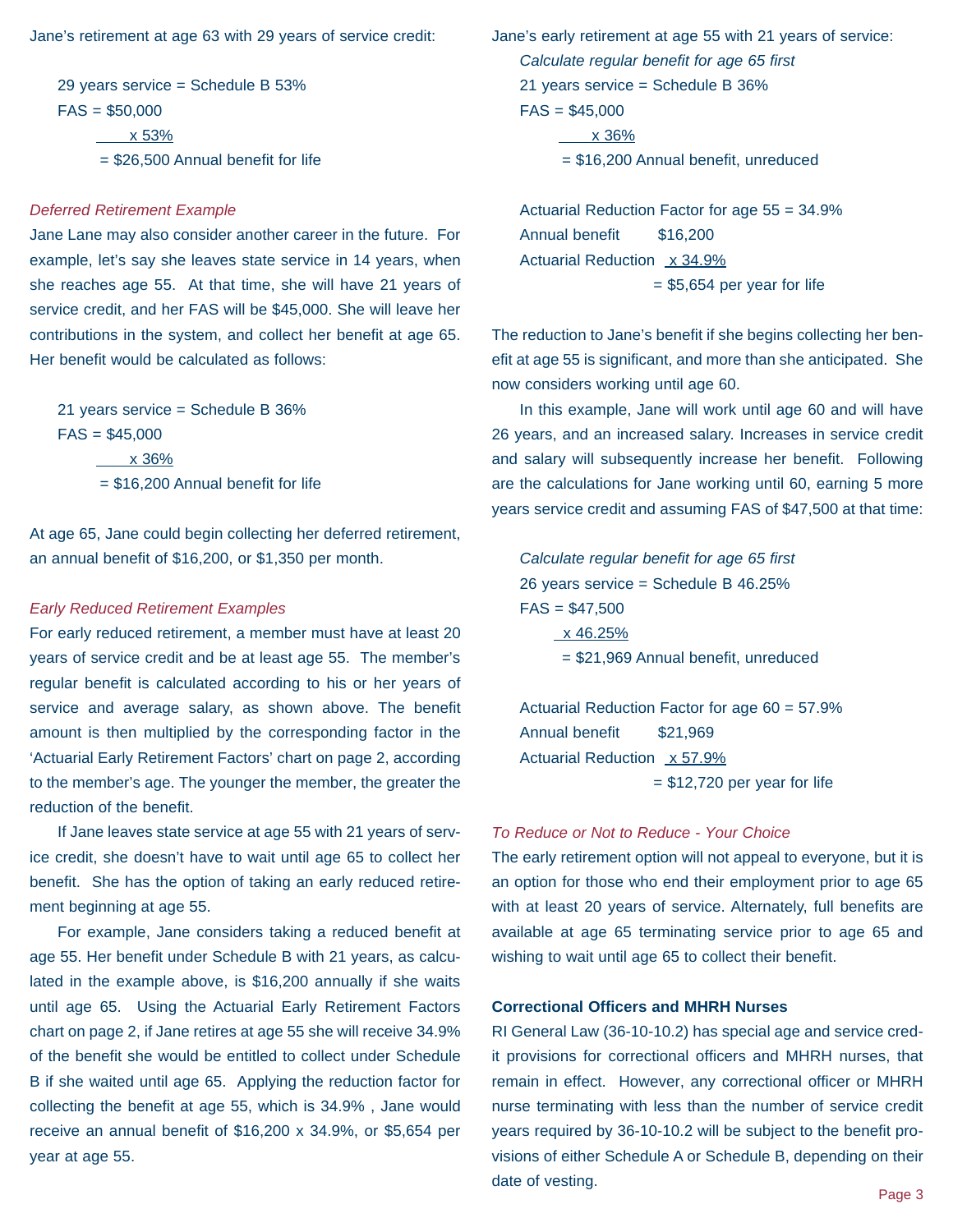### **SCHEDULE B RETIREMENT BENEFIT CHART**

*For State and Teacher Members Vested after 7/1/2005*

#### **Percent of Final Average Salary (FAS) based on Year and Months of Service Credit**

|              |    |                          |                                      |                |                | <b>ADDITIONAL MONTHS of SERVICE</b> |                |       |              |                 |       |       |       |
|--------------|----|--------------------------|--------------------------------------|----------------|----------------|-------------------------------------|----------------|-------|--------------|-----------------|-------|-------|-------|
|              |    | $\underline{\mathbf{0}}$ | $\overline{1}$                       | $\overline{2}$ | $\overline{3}$ | $\overline{4}$                      | $\overline{5}$ | 6     | $\mathbf{Z}$ | $\underline{8}$ | 9     | 10    | 11    |
|              | 10 | 16.00                    | 16.15                                | 16.30          | 16.45          | 16.60                               | 16.75          | 16.90 | 17.05        | 17.20           | 17.35 | 17.50 | 17.65 |
|              | 11 | 17.80                    | 17.95                                | 18.10          | 18.25          | 18.40                               | 18.55          | 18.70 | 18.85        | 19.00           | 19.15 | 19.30 | 19.45 |
|              | 12 | 19.60                    | 19.75                                | 19.90          | 20.05          | 20.20                               | 20.35          | 20.50 | 20.65        | 20.80           | 20.95 | 21.10 | 21.25 |
|              | 13 | 21.40                    | 21.55                                | 21.70          | 21.85          | 22.00                               | 22.15          | 22.30 | 22.45        | 22.60           | 22.75 | 22.90 | 23.05 |
|              | 14 | 23.20                    | 23.35                                | 23.50          | 23.65          | 23.80                               | 23.95          | 24.10 | 24.25        | 24.40           | 24.55 | 24.70 | 24.85 |
|              | 15 | 25.00                    | 25.15                                | 25.30          | 25.45          | 25.60                               | 25.75          | 25.90 | 26.05        | 26.20           | 26.35 | 26.50 | 26.65 |
| Y            | 16 | 26.80                    | 26.95                                | 27.10          | 27.25          | 27.40                               | 27.55          | 27.70 | 27.85        | 28.00           | 28.15 | 28.30 | 28.45 |
| Е            | 17 | 28.60                    | 28.75                                | 28.90          | 29.05          | 29.20                               | 29.35          | 29.50 | 29.65        | 29.80           | 29.95 | 30.10 | 30.25 |
| A            | 18 | 30.40                    | 30.55                                | 30.70          | 30.85          | 31.00                               | 31.15          | 31.30 | 31.45        | 31.60           | 31.75 | 31.90 | 32.05 |
| $\mathsf{R}$ | 19 | 32.20                    | 32.35                                | 32.50          | 32.65          | 32.80                               | 32.95          | 33.10 | 33.25        | 33.40           | 33.55 | 33.70 | 33.85 |
| S            | 20 | 34.00                    | 34.17                                | 34.33          | 34.50          | 34.67                               | 34.83          | 35.00 | 35.17        | 35.33           | 35.50 | 35.67 | 35.83 |
|              | 21 | 36.00                    | 36.17                                | 36.33          | 36.50          | 36.67                               | 36.83          | 37.00 | 37.17        | 37.33           | 37.50 | 37.67 | 37.83 |
| $\bullet$    | 22 | 38.00                    | 38.17                                | 38.33          | 38.50          | 38.67                               | 38.83          | 39.00 | 39.17        | 39.33           | 39.50 | 39.67 | 39.83 |
| f            | 23 | 40.00                    | 40.17                                | 40.33          | 40.50          | 40.67                               | 40.83          | 41.00 | 41.17        | 41.33           | 41.50 | 41.67 | 41.83 |
|              | 24 | 42.00                    | 42.17                                | 42.33          | 42.50          | 42.67                               | 42.83          | 43.00 | 43.17        | 43.33           | 43.50 | 43.67 | 43.83 |
| S            | 25 | 44.00                    | 44.19                                | 44.38          | 44.56          | 44.75                               | 44.94          | 45.13 | 45.31        | 45.50           | 45.69 | 45.88 | 46.06 |
| Е            | 26 | 46.25                    | 46.44                                | 46.63          | 46.81          | 47.00                               | 47.19          | 47.38 | 47.56        | 47.75           | 47.94 | 48.13 | 48.31 |
| $\mathsf{R}$ | 27 | 48.50                    | 48.69                                | 48.88          | 49.06          | 49.25                               | 49.44          | 49.63 | 49.81        | 50.00           | 50.19 | 50.38 | 50.56 |
| $\mathbf V$  | 28 | 50.75                    | 50.94                                | 51.13          | 51.31          | 51.50                               | 51.69          | 51.88 | 52.06        | 52.25           | 52.44 | 52.63 | 52.81 |
| ı            | 29 | 53.00                    | 53.19                                | 53.38          | 53.56          | 53.75                               | 53.94          | 54.13 | 54.31        | 54.50           | 54.69 | 54.88 | 55.06 |
| $\mathbf C$  | 30 | 55.25                    | 55.46                                | 55.67          | 55.88          | 56.08                               | 56.29          | 56.50 | 56.71        | 56.92           | 57.13 | 57.33 | 57.54 |
| Е            | 31 | 57.75                    | 57.96                                | 58.17          | 58.38          | 58.58                               | 58.79          | 59.00 | 59.21        | 59.42           | 59.63 | 59.83 | 60.04 |
|              | 32 | 60.25                    | 60.46                                | 60.67          | 60.88          | 61.08                               | 61.29          | 61.50 | 61.71        | 61.92           | 62.13 | 62.33 | 62.54 |
|              | 33 | 62.75                    | 62.96                                | 63.17          | 63.38          | 63.58                               | 63.79          | 64.00 | 64.21        | 64.42           | 64.63 | 64.83 | 65.04 |
|              | 34 | 65.25                    | 65.46                                | 65.67          | 65.88          | 66.08                               | 66.29          | 66.50 | 66.71        | 66.92           | 67.13 | 67.33 | 67.54 |
|              | 35 | 67.75                    | 67.96                                | 68.17          | 68.38          | 68.58                               | 68.79          | 69.00 | 69.21        | 69.42           | 69.63 | 69.83 | 70.04 |
|              | 36 | 70.25                    | 70.46                                | 70.67          | 70.88          | 71.08                               | 71.29          | 71.50 | 71.71        | 71.92           | 72.13 | 72.33 | 72.54 |
|              | 37 | 72.75                    | 72.94                                | 73.13          | 73.31          | 73.50                               | 73.69          | 73.88 | 74.06        | 74.25           | 74.44 | 74.63 | 74.81 |
|              | 38 |                          | 75.00 (Maximum percentage of salary) |                |                |                                     |                |       |              |                 |       |       |       |

*Use this chart to calculate an estimated retirement benefit. First, determine the number of years and months you plan to have at the time you retire. Find the intersection of number of years of service credit on the left, and the number of months on the top, to reach the corresponding percentage. Multiply the percentage by your anticipated final average salary (3 highest consecutive years used to determine final average salary). The resulting number is an estimate of your annual benefit. For early retirement with at least 20 years service credit, you must multiply this annual benefit amount by the appropriate percentage in the 'Actuarial Early Retirement Factors' chart shown on page 2, to arrive at an estimated annual amount of your benefit if you retire before age 65.*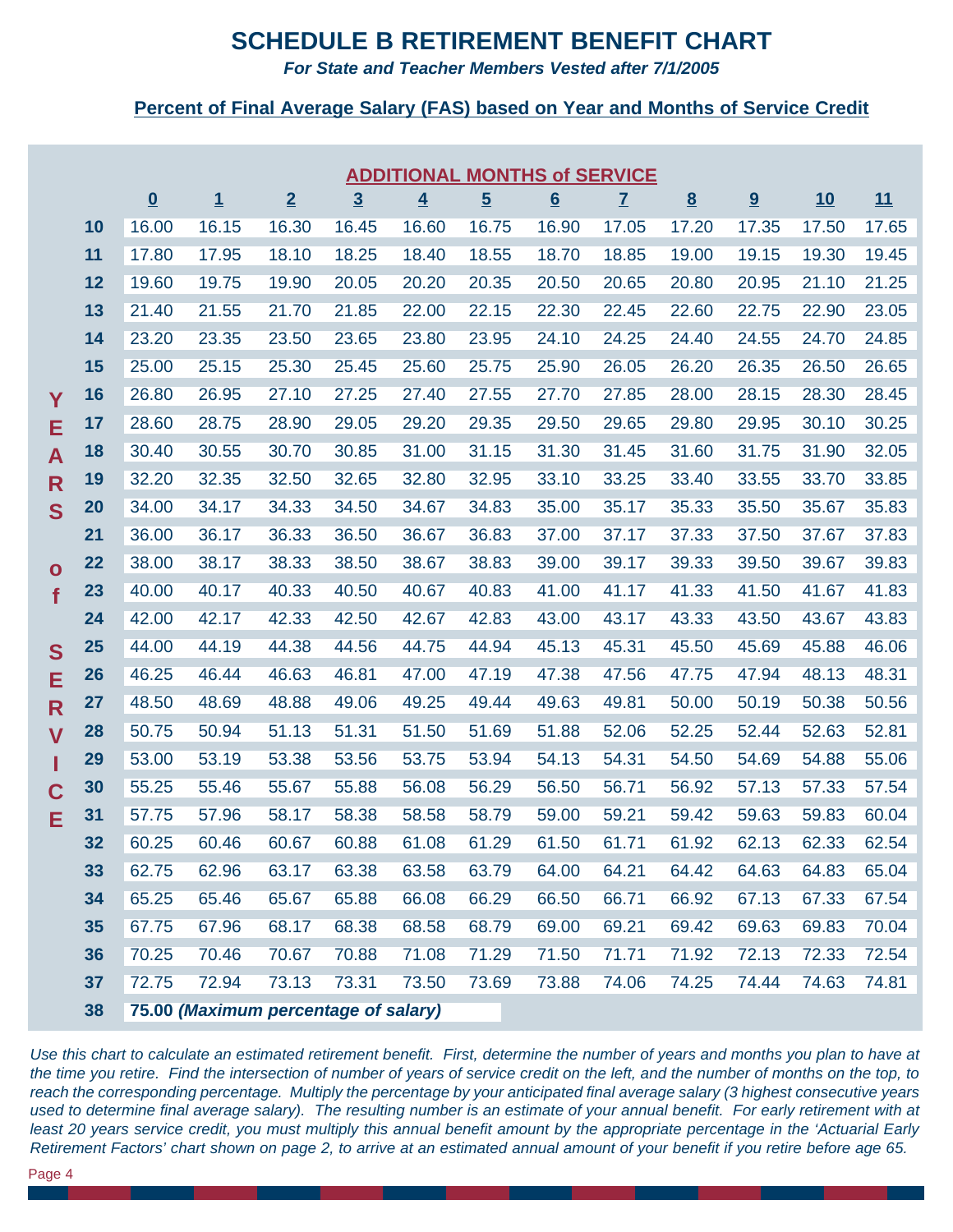**Fall 2005**

**Newsletter of the Employees Retirement System of Rhode Island**

## **SPECIAL POST-RETIREMENT INSERT WORKING AFTER RETIREMENT - KNOW WHAT YOU CAN AND CAN'T DO**

I f you're collecting a benefit from the Employees Retirement System (ERS) or the Municipal Employees Retirement System (MERS), you are subject to restrictions on employment with the State of Rhode Island, any RI public school, or any RI municipality participating in MERS.

If you intend to return to work for one of these entities after you retire - or already have - you should be familiar with the provisions of the post-retirement statutes.

Your re-employment restrictions differ depending on the type of employment: teacher, state , or municipal. Also, the restrictions can vary year-to-year depending upon amendments to the retirement statutes. If you've been offered the greatest part-time position of your retired career, make sure it won't jeopardize your retirement benefit before accepting.

The following is a synopsis of what you can and cannot do for post-retirement employment according to the retirement statutes. Please read this information carefully. **It is your responsibility to ensure that while collecting a retirement benefit your employment does not violate any statutory restrictions.** 

**What you can do, and still collect your benefit:** *Teacher/Certified Re-Employment (includes teachers, administrators, guidance counselors, coaches, tutors***)** 

• You may substitute in a RI public school for up to 90 days (or 180 half-days of 3 hours or less) in the school year. The literal meaning of "substitute" is utilized; you must be working in place of a regular employee who is absent.

• You may be hired to fill a vacant position. The position may not be for more than 90 days (or 180 half-days of 3 hours or less), or more than .5 in a 180-day school year, if it is an appointment for the entire school year. You may be employed in such a vacant position if the school certifies in writing to its collective bargaining units and to the Retirement Office they have made a "good faith effort" to fill the position with a non-retiree.

**NOTE:** ERSRI counts a school year, for post-retirement purposes, from the beginning of the school year (generally September 1 - August 31, but may vary between school departments) for all positions, including administrative. Certainly, some school departments begin the first day of school in August and thus the counting of days worked in that school year would include those days.

*OR,*

• You may be employed by a state school or college to teach a course, advise students, coach, or teach driver or motorcycle education for wages not to exceed \$15,000 in a calendar year.

*OR,*

#### *Participating (MERS unit) Municipal Re-Employment*

• You may work in a municipal position for a participating RI municipality for up to 75 days (or 150 half-days of 3 hours or less) in a calendar year.

*(Continued on page 6)*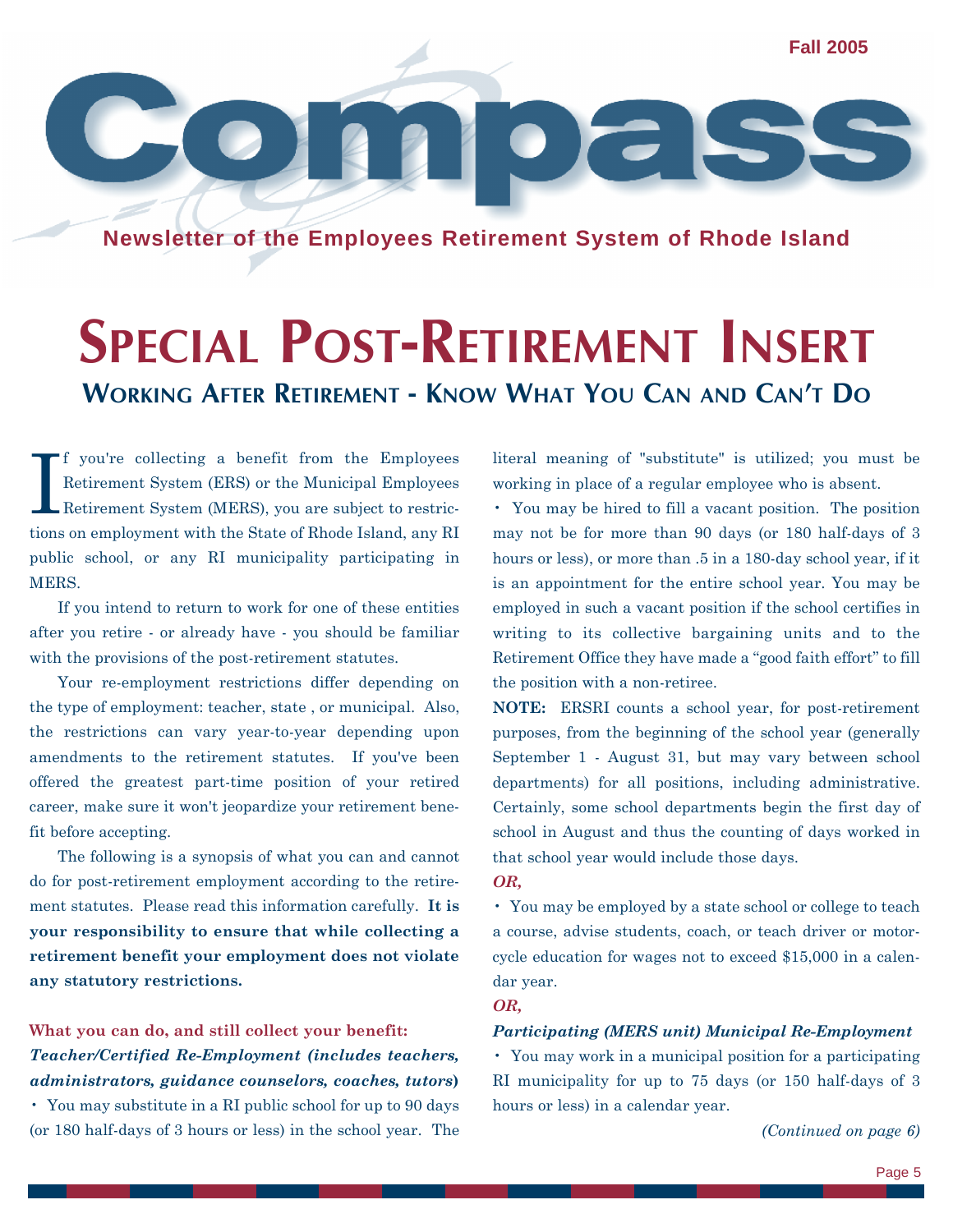If you work in a municipal (non-certified) position in a school department, the 75 days will be counted on a school year basis, September 1-August 31, for ease of reporting. *Exception:* You may work full time in a participating municipality in the position of mayor, town or city administrator, town or city manager, chief administrative or executive officer of the city or town, without suspension of your benefit, provided you did not retire from that position.

Retirement contributions will not be deducted from your wages and you will not earn any additional retirement service credit for this employment.

#### *Non-MERS Employment*

There are no limitations for working in a municipality that is not part of MERS.

#### *Registered Nurses*

If you retired from the state as a registered nurse, you may work on a per-diem basis for MHRH as a registered nurse, with gross wages not to exceed \$12,000 per calendar year.

#### **What you cannot do - no 'mixing & matching'**

• There is no "mixing and matching." You cannot work under the provisions of more than one statute, i.e. only one of the several employment possibilities is allowed with its specific restrictions. For example: you cannot substitute 90 days in a public school under the 90-day limit, and teach a course at CCRI under the \$15,000 limit. Or, if you're working 75 days for a municipality, you cannot also coach or teach at a public school under the 90-day limit.

#### **Corporation, Consultant, and 3rd Party Employment**

• You cannot do as a corporation, consultant, or as an employee hired by another party what you cannot do as an individual. Thus, if you are a consultant working in the school, you are still subject to the employment limitations and reporting requirements of any other retiree. While collecting your ERSRI or MERS benefit, you may only be employed in a RI public school, state school or college, or participating municipality if there is a provision for that reemployment in the retirement statutes. You cannot be hired by a company that places you into a position from which you are otherwise prohibited, without suspending your benefit. For example, a retiree may not work for Company ABC in a position where he/she will be placed in state employment.

#### **State Employment Prohibited**

The only provision for returning to state service is the limited employment described on the reverse side under the \$15,000 restriction for state schools and colleges. No other state employment is permitted under current retirement statutes. You cannot work for the state if you are collecting an ERSRI or MERS benefit, and you cannot work as a consultant, contract employee, or be hired by a company for state employment from which you are otherwise prohibited.

#### **What you must do**

If you return to work in any capacity allowed by the retirement statutes, both you and your employer must notify this office monthly of your employment. The Retirement Office provides the reporting forms to all schools and participating municipalities, and the forms are also available to all retirees on the ERSRI website, www.ersri.org Click on the "ERSRI Forms" link on the left side of the ERSRI home page to access all forms for download. Forms are updated as the provisions for post-retirement employment change. Please make sure you and your employer are submitting the most current version of the form, as it appears on the website.

This information is provided as a summary of the statutory restrictions affecting the majority of retired members, and is not intended as a substitute for prevailing Rhode Island General Laws. Disability retirees are also subject to additional statutory wage limitations.

If you have a question on post-retirement employment that is not answered by this publication, please submit it in writing to ERSRI, 40 Fountain St., Providence RI 02903- 1854 for a written reply.

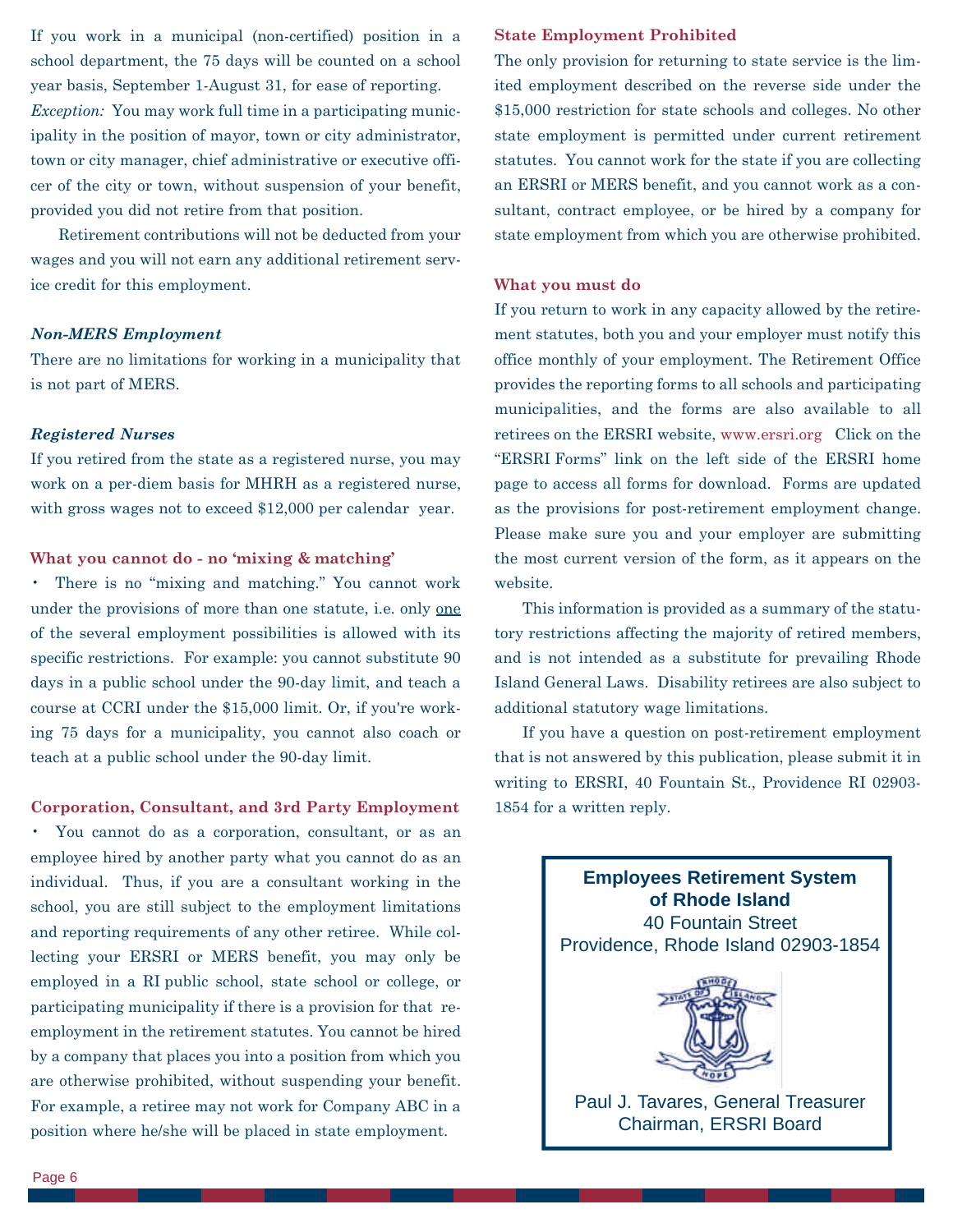

# Investment Notes from **GENERAL TREASURER Paul J. Tavares**

General Treasurer Paul J. Tavares is pleased to report the investment portfolio for the Employees Retirement System of Rhode Island (ERSRI) is up12.2% for fiscal year ending June 30, 2005. The market value of the plan, as of June 30, 2005 stands at approximately \$6.7 billion. Through the efforts of the State Investment Commission, which oversees the investment portfolio, the 12.2% return exceeded the policy index of 9.92% for FY 2005. A Composite Reporting Investment Valuation demonstrating the value of the portfolio is presented below.

| <b>Employees' Retirement System of Rhode Island</b><br><b>Composite Reporting Investment Valuation</b><br><b>June 30, 2005</b> |                           |             |    |               |  |  |  |  |
|--------------------------------------------------------------------------------------------------------------------------------|---------------------------|-------------|----|---------------|--|--|--|--|
| <b>Asset Class</b>                                                                                                             |                           |             |    |               |  |  |  |  |
| Cash/Short Term Investments                                                                                                    |                           |             | \$ | 251,416,772   |  |  |  |  |
| <b>Equities - Domestic</b>                                                                                                     |                           |             | \$ | 2,981,979,063 |  |  |  |  |
| Equities - International                                                                                                       |                           |             | \$ | 1,493,713,543 |  |  |  |  |
| <b>Fixed Income - Government</b>                                                                                               | \$                        | 943,010,014 |    |               |  |  |  |  |
| Fixed Income - Corporate                                                                                                       | \$                        | 599,335,268 |    |               |  |  |  |  |
| Fixed Income - In State                                                                                                        | \$                        | 21,916,210  |    |               |  |  |  |  |
| <b>Total Fixed Income</b>                                                                                                      |                           |             | \$ | 1,564,261,492 |  |  |  |  |
| <b>Alternative Investments</b>                                                                                                 |                           |             | \$ | 382,487,056   |  |  |  |  |
| <b>Real Estate</b>                                                                                                             |                           |             |    | 16,350,658    |  |  |  |  |
| <b>Total Fund Investments</b>                                                                                                  |                           |             | \$ | 6,690,208,586 |  |  |  |  |
| <b>Plan Allocation</b>                                                                                                         |                           |             |    |               |  |  |  |  |
| State Employees & Teachers                                                                                                     |                           | 86.31%      | \$ | 5,774,563,899 |  |  |  |  |
| <b>Municipal Employees</b>                                                                                                     |                           | 12.94%      | \$ | 865,502,664   |  |  |  |  |
| <b>State Police</b>                                                                                                            |                           | 0.45%       | \$ | 30,333,700    |  |  |  |  |
| <b>Judicial</b>                                                                                                                | 0.30%<br>\$<br>19,808,323 |             |    |               |  |  |  |  |
| <b>Total Fund Investments</b>                                                                                                  |                           | 100.00%     | \$ | 6,690,208,586 |  |  |  |  |